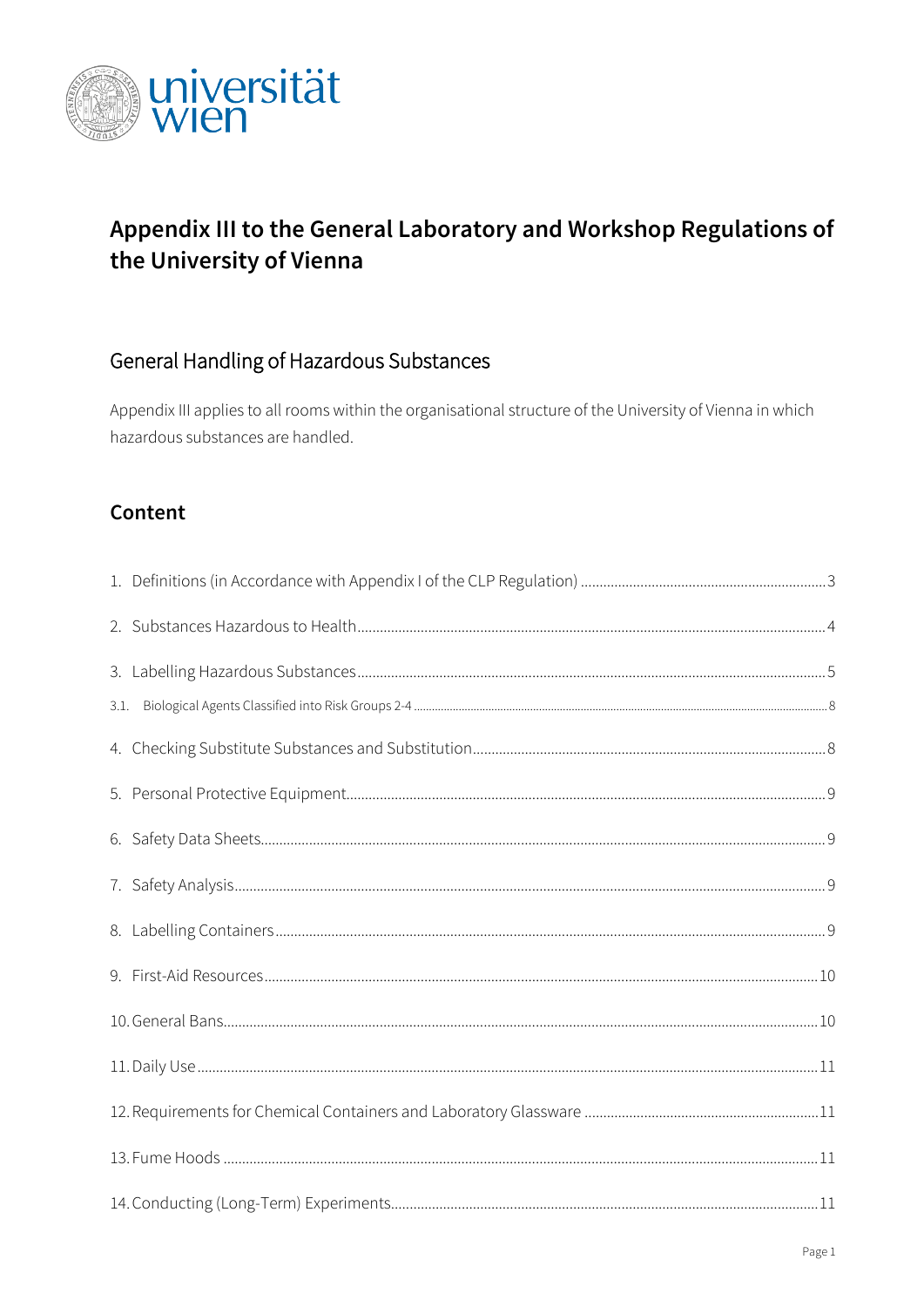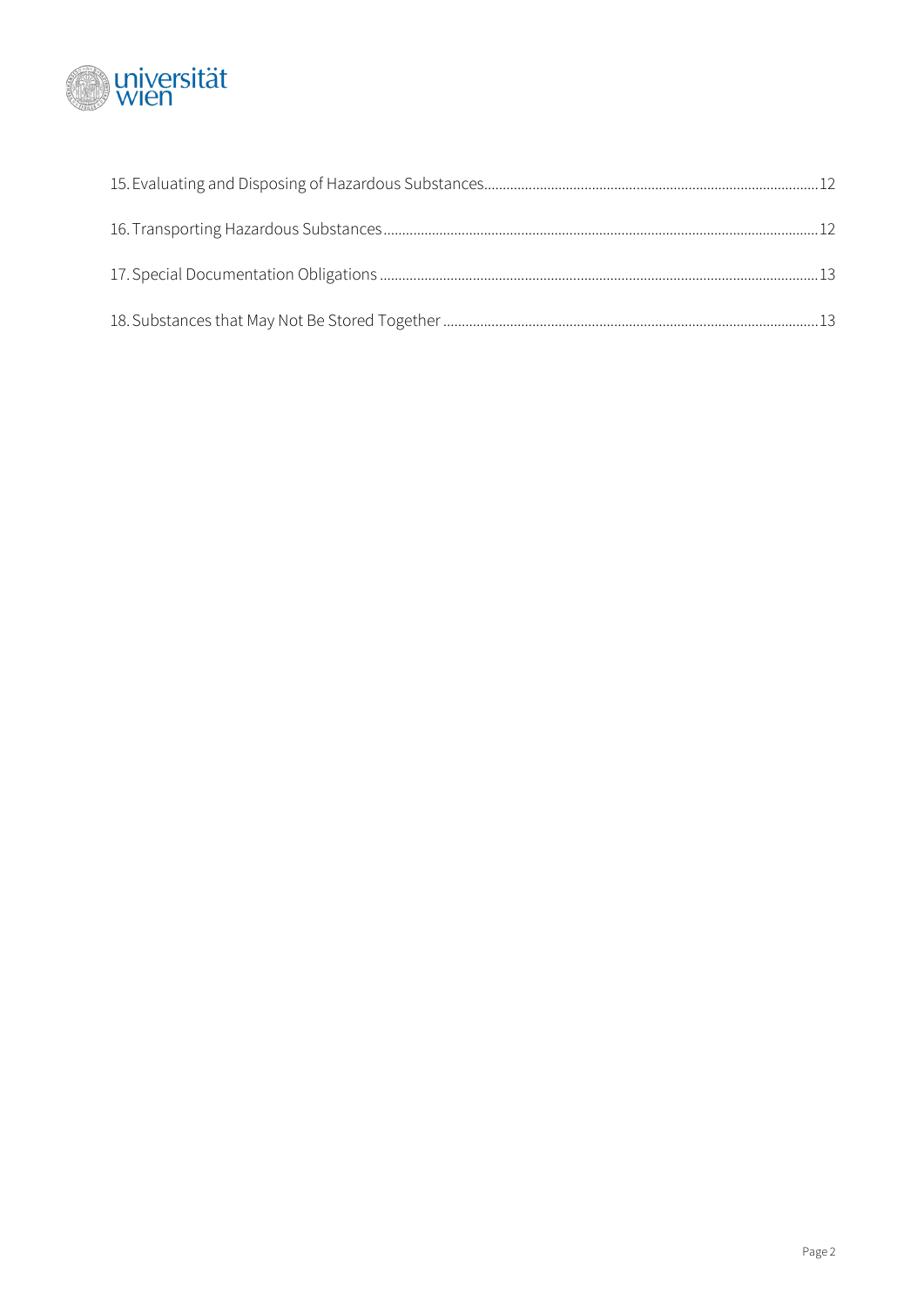

# <span id="page-2-0"></span>**1. Definitions (in Accordance with Appendix I of the CLP Regulation)**

- Acute toxicity: adverse effects following oral or dermal administration of a single dose of a substance or mixture, or multiple doses given within 24 hours, or an inhalation exposure of four hours
- Corrosive effect on the skin: skin exposure of up to four hours that causes irreversible damage to the skin
- Skin irritation: skin exposure of up to four hours that causes reversible damage to the skin
- Serious eye damage: tissue damage in the eye or a serious visual impairment
- Eye irritation: production of changes in the eye which are fully reversible within 21 days
- Respiratory system sensitisation/inhalation allergen: a substance that causes irritation to the respiratory system following inhalation
- Skin allergen: a substance that induces an allergic reaction following skin contact
- Carcinogenic effect: substances or mixtures that cause cancer or increase the occurrence of tumours upon inhalation, swallowing or skin application
- Mutagenic effect: substances or mixtures that cause a change of the genetic material upon inhalation, swallowing or skin application, which can result in hereditary effects
- Reproductive toxicity: substances or mixtures that can, upon inhalation, swallowing or skin application, cause non-hereditary defects to the fetus, increase the occurrence of such defects (teratogenic), cause physical or mental impairments of the baby after birth or adversely affect fertility in adult males and females
- Specific target organ toxicity (single exposure): significant health effects that can impair function of organs or organ systems (whether reversible or irreversible), unless they are specifically addressed by other listed effects or aspiration hazard
- Specific target organ toxicity (repeated exposure): significant health effects that can impair function of organs or organ systems (whether reversible or irreversible) upon repeated exposure, unless they are specifically addressed by other listed effects or aspiration hazard
- Aspiration toxicity: severe acute effects such as chemical pneumonia, pulmonary injury or death following aspiration
- Fibrogenic: suspended particles that can cause pulmonary disease in conjunction with fibrotic scarring upon inhalation
- Biologically inert: dusts that have neither toxic nor fibrogenic effects and do not cause specific medical conditions but may impair the functioning of the respiratory organs
- Radioactive: substances that emit ionising radiation following spontaneous fission.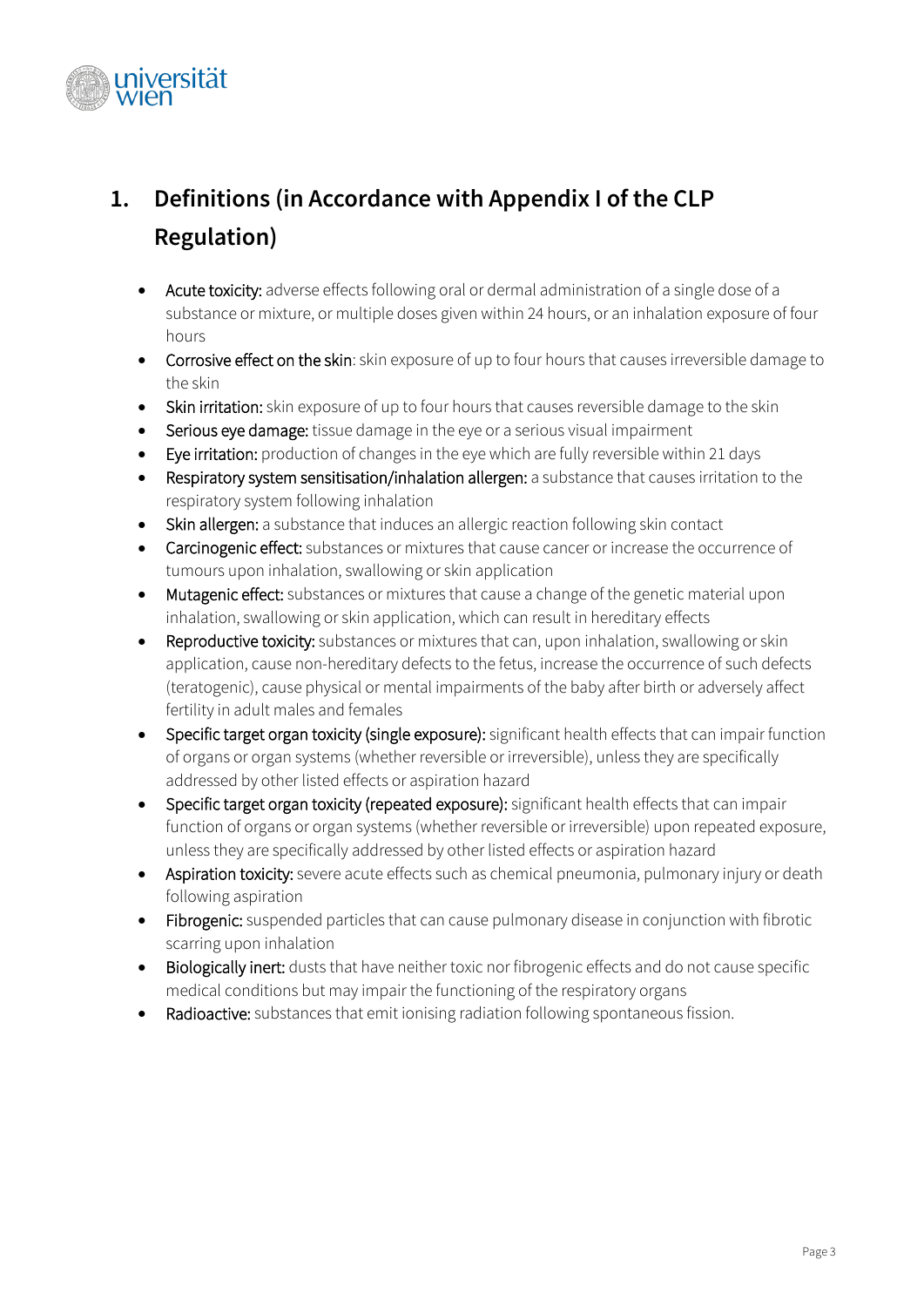

#### <span id="page-3-0"></span>**2. Substances Hazardous to Health**

Substances hazardous to health are substances that can be classified as one of the following health hazards (in accordance with section 40 para. 4-4b of the Austrian Worker Protection Act):

- acute toxicity
- corrosive effect on the skin/skin irritation
- serious eye damage/irritation
- skin or respiratory system sensitisation
- germ cell mutagenicity
- carcinogenicity
- reproductive toxicity
- specific target organ toxicity: single exposure
- specific target organ toxicity: repeated exposure
- aspiration hazard.

According to the Austrian Worker Protection Act (ASchG), also substances with the following qualities are considered health hazards:

- *fibrogenic suspended particles* that can cause pulmonary disease in conjunction with fibrotic scarring upon inhalation
- *biologically inert dusts* that have neither toxic nor fibrogenic effects and do not cause specific medical conditions but may impair the functioning of the respiratory organs
- *radioactive substances* that emit ionising radiation following spontaneous fission
- *biological agents* classified into risk groups 2-4.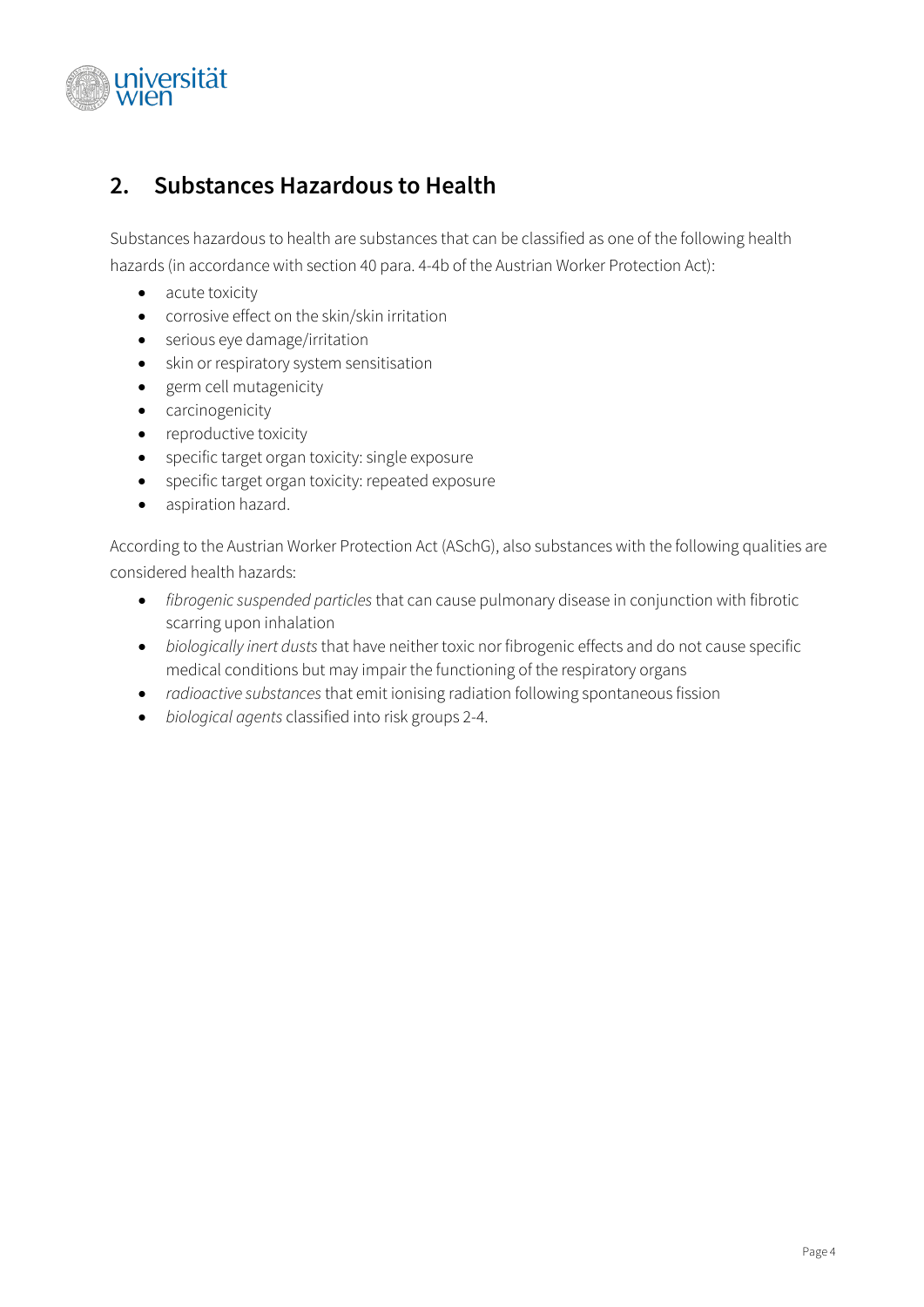

## <span id="page-4-0"></span>**3. Labelling Hazardous Substances**

Hazardous substances include all substances that share one of the following qualities and are labelled with the respective hazard symbols (GHS pictograms). The label must be clearly visible, decipherable and permanently affixed to the packaging. The label must be commensurate with the size of the packaging. (The GHS symbol must be at least 1 cm<sup>2</sup> or take up one tenth of the labelling surface.)





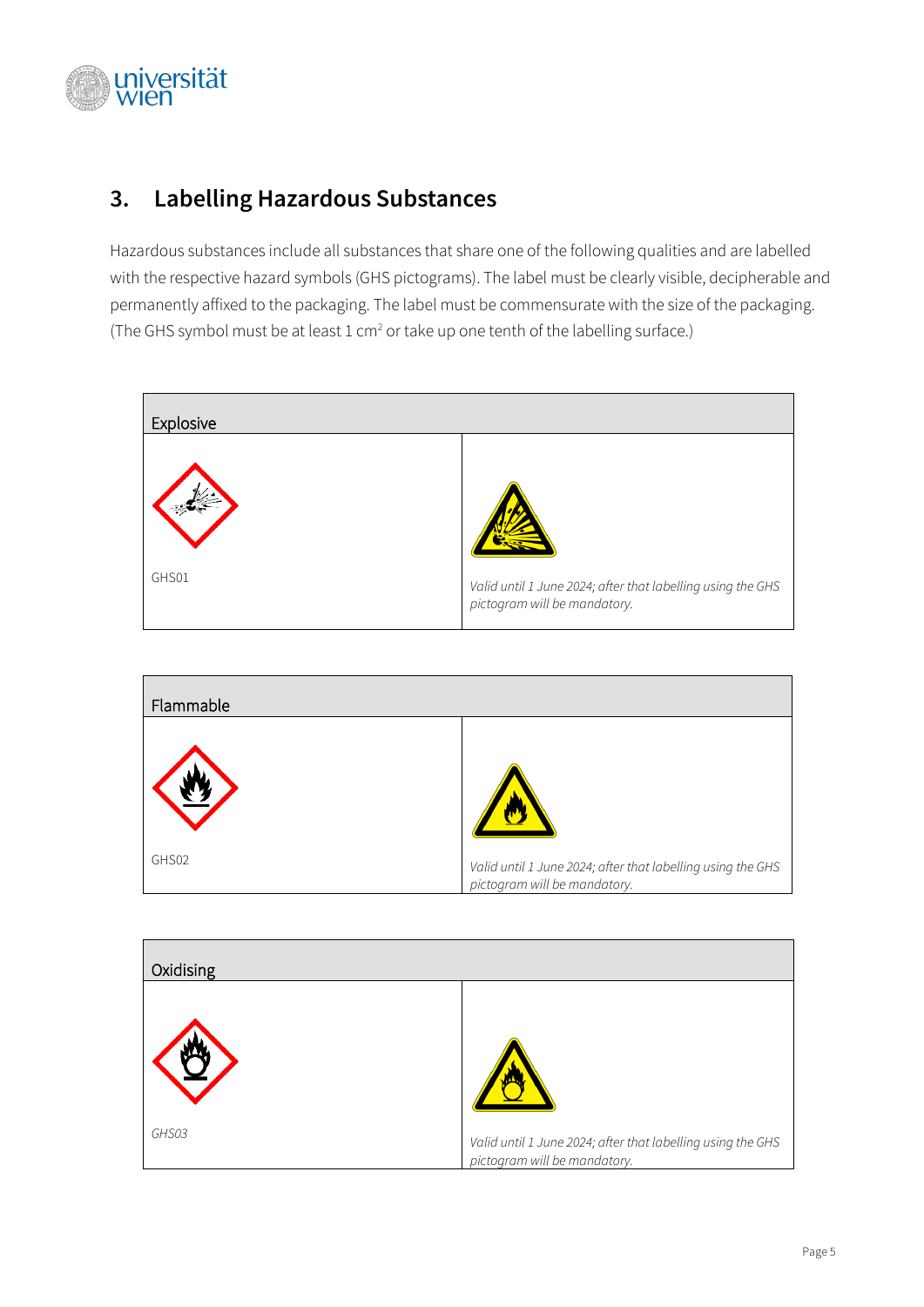

#### Corrosive/irritant

Corrosive/irritant effect on the skin; serious eye damage/irritation





#### Harmful to health

Acute toxicity (oral, dermal, inhalation); specific target organ toxicity following single exposure (respiratory tract irritation; narcotic effects); corrosive/irritant effect on the skin; serious eye damage/irritation, skin sensitisation



#### Health hazard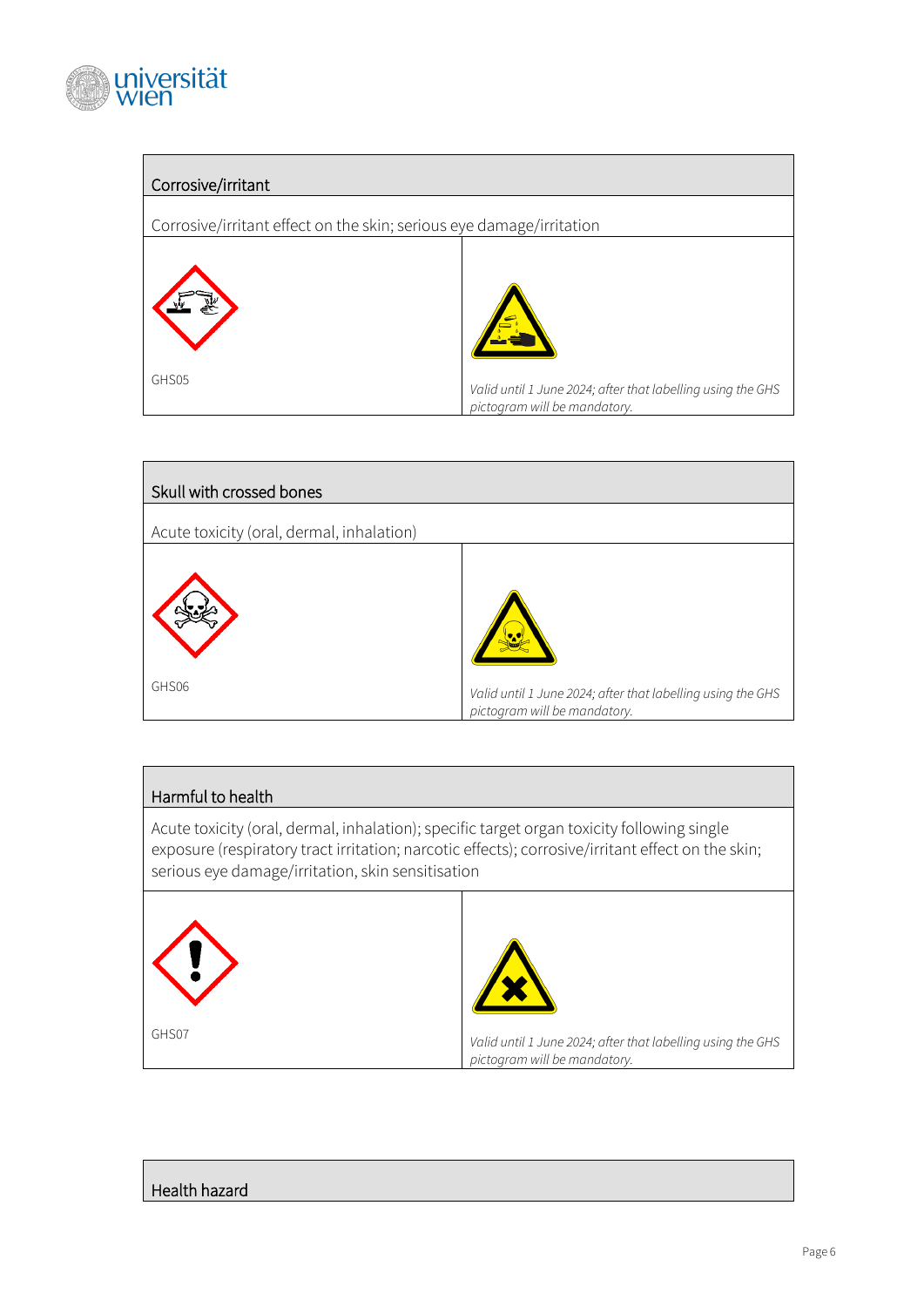

Specific target organ toxicity following single exposure; specific target organ toxicity following repeated exposure; aspiration hazard; respiratory sensitisation; germ cell mutagenicity; carcinogenicity; reproductive toxicity





Hazardous substances are furthermore substances that can be classified as one of the following hazards:

- compressed gases
- substances or mixtures corrosive to metals.

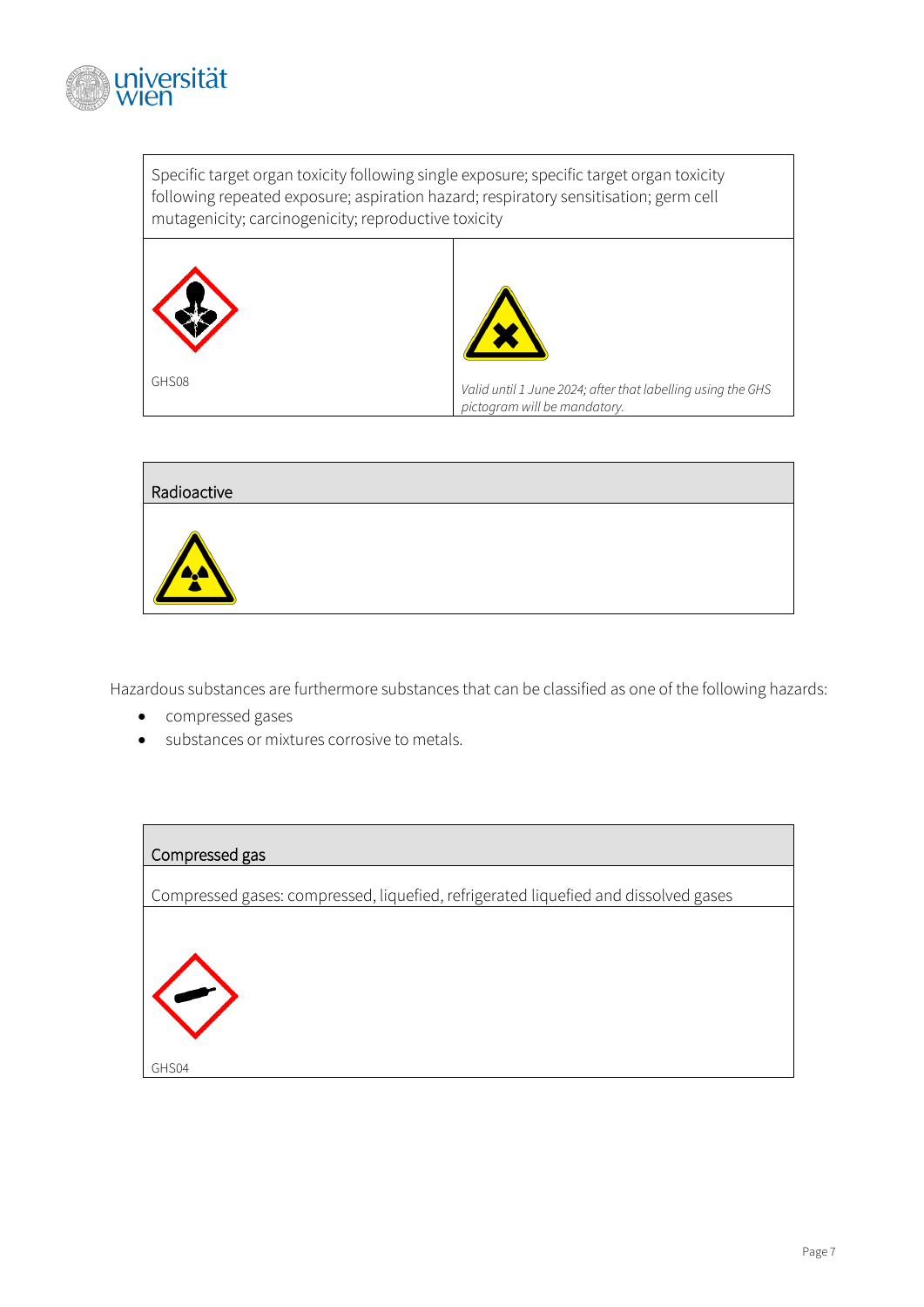

| Corrosive/irritant                         |                                                                                             |  |  |
|--------------------------------------------|---------------------------------------------------------------------------------------------|--|--|
| Substances or mixtures corrosive to metals |                                                                                             |  |  |
|                                            |                                                                                             |  |  |
| GHS05                                      | Valid until 1 June 2024; after that labelling using the GHS<br>pictogram will be mandatory. |  |  |

#### <span id="page-7-0"></span>**3.1. Biological Agents Classified into Risk Groups 2-4**

Group 2: can cause human disease and presents hazard to workers, prophylaxis or treatment available

- Group 3: can cause severe human disease and presents serious hazard to workers, prophylaxis or treatment available
- Group 4: can cause severe human disease and presents serious hazard to workers, no prophylaxis or treatment available



## <span id="page-7-1"></span>**4. Checking Substitute Substances and Substitution**

For substances classified into the following risk groups, a check whether substitution is possible must be carried out and documented:

- carcinogenic, germ cell mutagenic, toxic for reproduction
- biological agents classified into risk groups 2, 3 or 4
- radioactive.

These substances may only be used if the use of other, less hazardous substances does not achieve an equivalent result.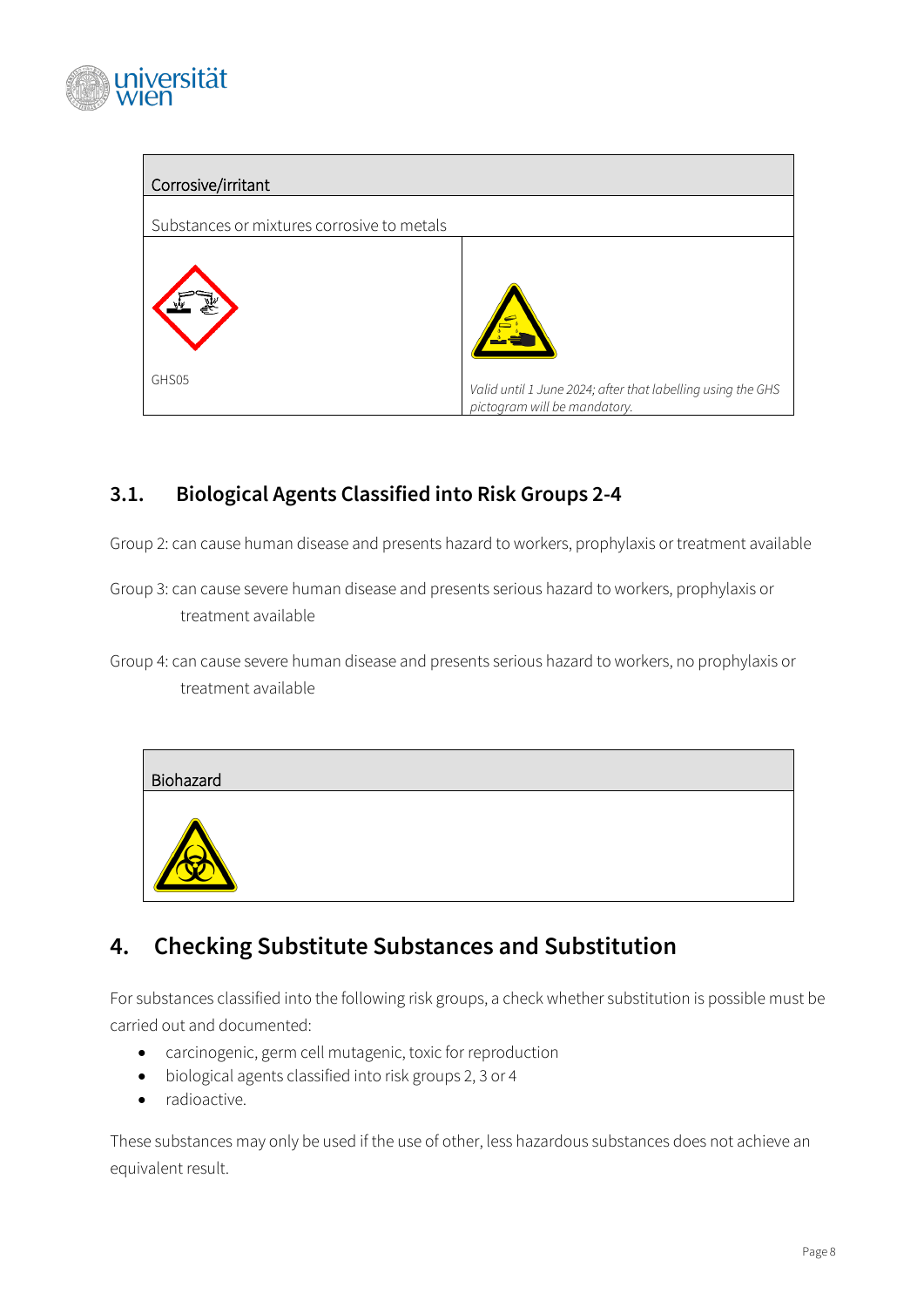

### <span id="page-8-0"></span>**5. Personal Protective Equipment**

When working with hazardous substances, wearing a cotton labcoat and sturdy, closed-toe and slipresistant footwear is mandatory.

The laboratory manager must prescribe personal protective equipment (PPE) in the course of the instruction in a comprehensible, responsible and written manner.

Depending on the activity, safety gloves, safety glasses or face shields must be worn.

Depending on the task, additional personal protective equipment such as chemical goggles, respirators or ear protection may become mandatory.

<span id="page-8-1"></span>All protective equipment must be stored in a manner that avoids contamination.

## **6. Safety Data Sheets**

Substances used in laboratories also include substances that are potentially highly hazardous. Depending on the substance, there are different first-aid measures that need to be taken; to find out more, please read the special first-aid instructions included in the safety data sheets.

The safety data sheets pertaining to all substances must be collected and made easily available to everyone working in the laboratory. In the event of an accident involving hazardous substances, give the safety data sheet and, if applicable, the working time records to the injured person or, if that is impossible, to the paramedics.

## <span id="page-8-2"></span>**7. Safety Analysis**

Before hazardous substances are handled for the first time, the laboratory or workshop manager or another competent person must evaluate the risks presented by the substances or potential reaction products. This can be done using lists of chemicals in the laboratory, operating instructions, safety data sheets or the hazard warnings applied to the original containers.

## <span id="page-8-3"></span>**8. Labelling Containers**

All containers must be labelled with:

.

- the name of the substance and its formula
- the hazard symbols and appellations.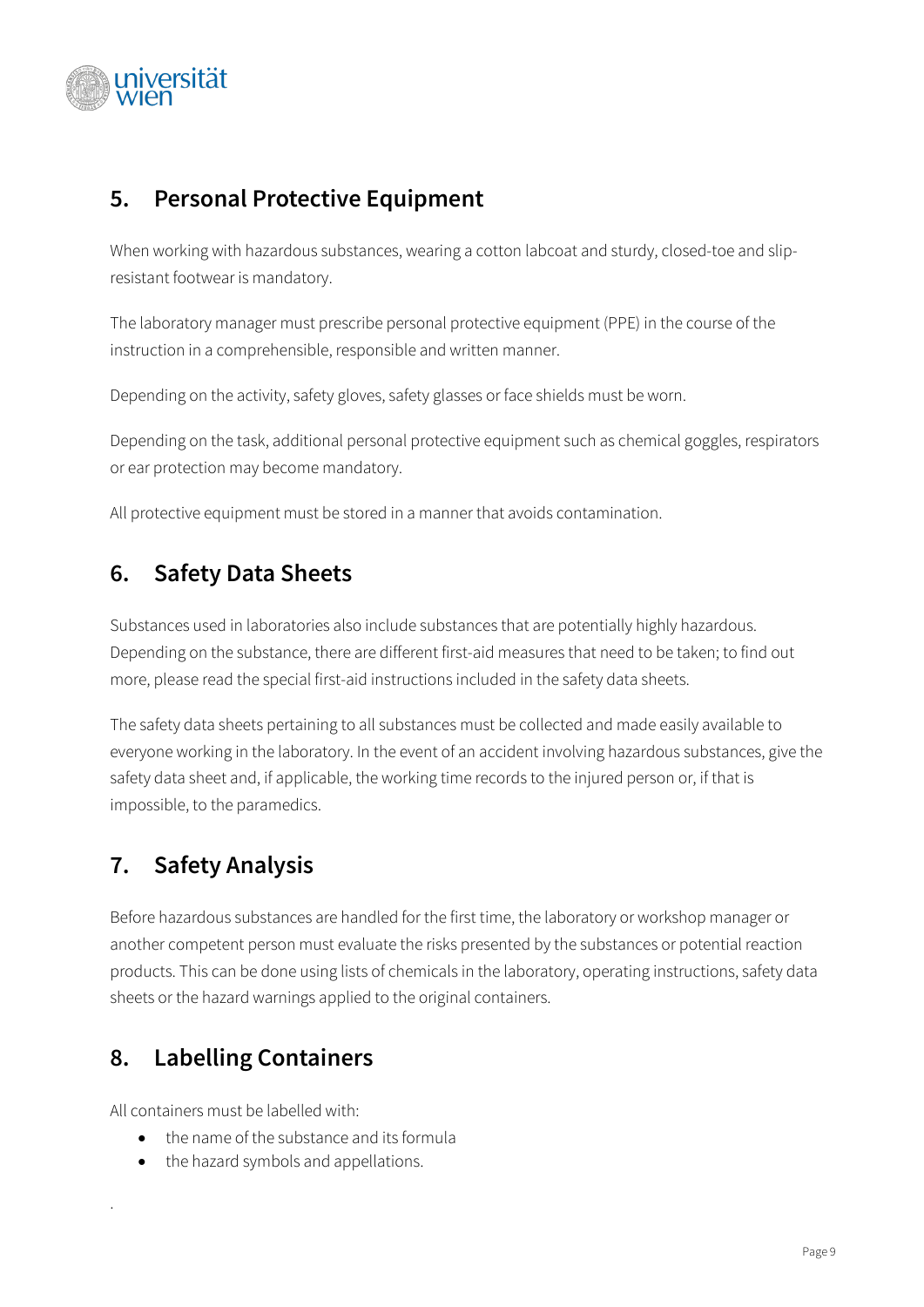

On larger containers (anything upwards of 1 litre), the H/P phrases (GHS hazard and precautionary statements) must be indicated additionally. If the containers are used for longer storage, the name of the manufacturer must also be displayed.

H/P phrases

 $H =$ hazard

- 200….physical hazards
- 300….health hazards
- 400….environmental hazards

<span id="page-9-0"></span> $P =$  precautionary

#### **9. First-Aid Resources**

Staff must be instructed in the proper conduct in case of an accident and adhere to these instructions in case of an incident.

Eye wash bottles, chemical binders (suitable for the substances used) and, if possible, smoke hoods must be provided. The choice of respirator filter depends on the hazardous substances used.

Any leaked, spilled or dropped substance must be immediately removed by the person who caused the contamination, if necessary with the aid of chemical binders. This applies to the entire lab area and especially to the area of the balances.

The instructions regarding removal of the safety data sheet or the laboratory or workshop manager must be heeded.

<span id="page-9-1"></span>Please note: information on further first-aid measures can be found in the special laboratory regulations.

#### **10. General Bans**

It is forbidden to store food stuffs meant for human consumption in the entire area of the laboratory. It is forbidden to store food stuffs in fridges in which chemicals are kept. Food stuffs used for experiments must be labelled as such.

Smoking, consuming food or beverages as well as applying make-up or ingesting medicine is prohibited in the entire lab area.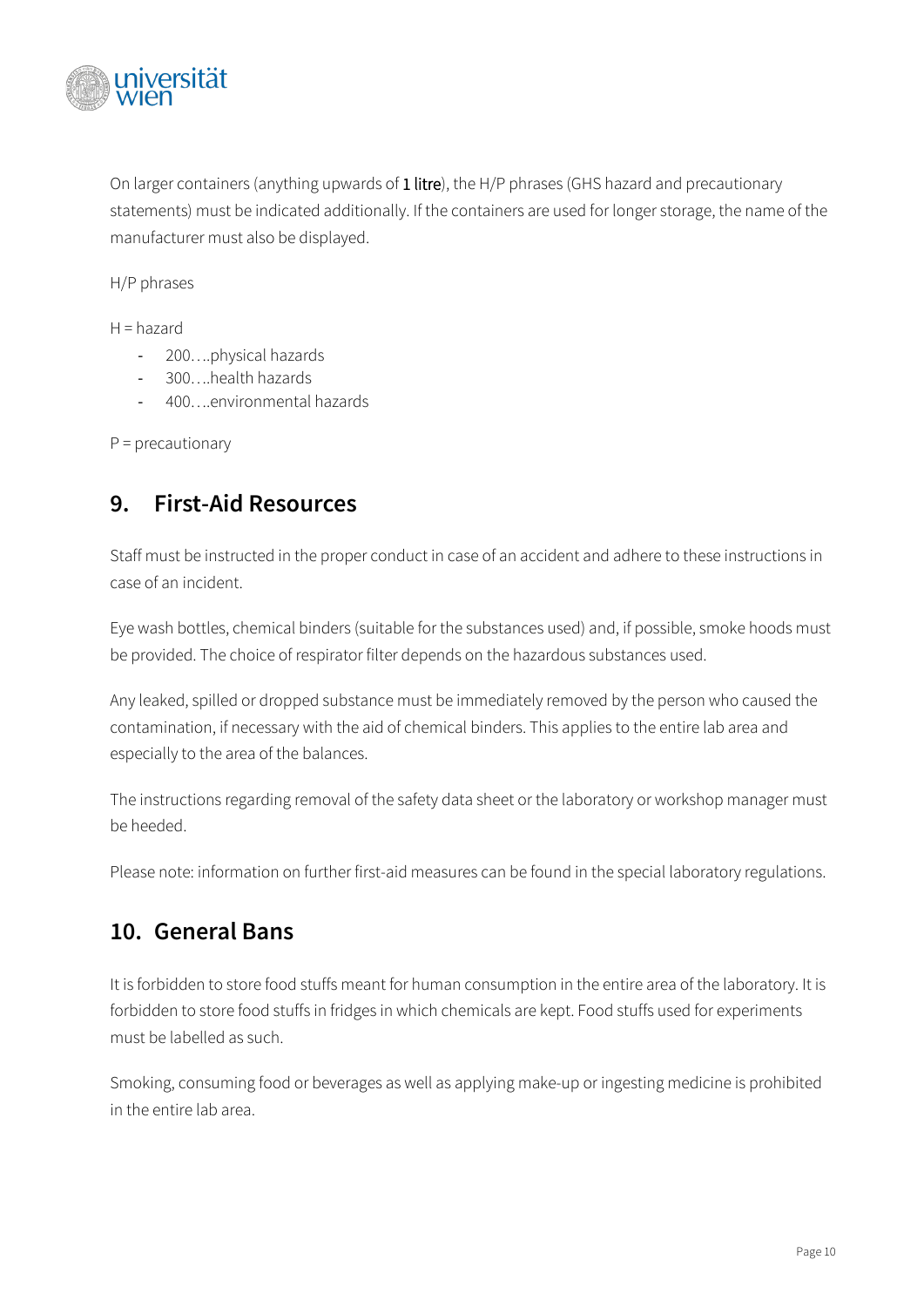

## <span id="page-10-0"></span>**11. Daily Use**

It is forbidden to store amounts of hazardous substances in the individual work station that exceed the daily use.

# <span id="page-10-1"></span>**12. Requirements for Chemical Containers and Laboratory Glassware**

It is strictly forbidden to store hazardous substances in food containers.

The storage containers for the substances must be made of sturdy materials.

<span id="page-10-2"></span>When using plastic containers, the expiration date must be observed.

## **13. Fume Hoods**

Activities during which gases, vapours or suspended particles may be released in hazardous concentration or in a quantity as specified by the Austrian OEL regulation may only be conducted below hoods.

If volatile, explosive, flammable, self-igniting, toxic or malodorous substances are converted or created in an apparatus, this apparatus must be set up under a hood.

While it is operated, the sash window in the front of the hood must be kept closed while maintaining a sufficiently large opening to supply air between the sash window and the worktop of the fume hood.

Defective fume hoods may not be used and must be reported immediately to the person in charge of the laboratory.

<span id="page-10-3"></span>It is prohibited to store substances and waste in the fume hood.

## **14. Conducting (Long-Term) Experiments**

A person conducting an experiment may only leave their spot in the laboratory if permanent monitoring is not required or if a colleague who is informed about the ongoing experiment takes over monitoring.

(Long-term) experiments conducted without monitoring must be marked as such with clearly visible signs and, if necessary, conducted in a fume hood.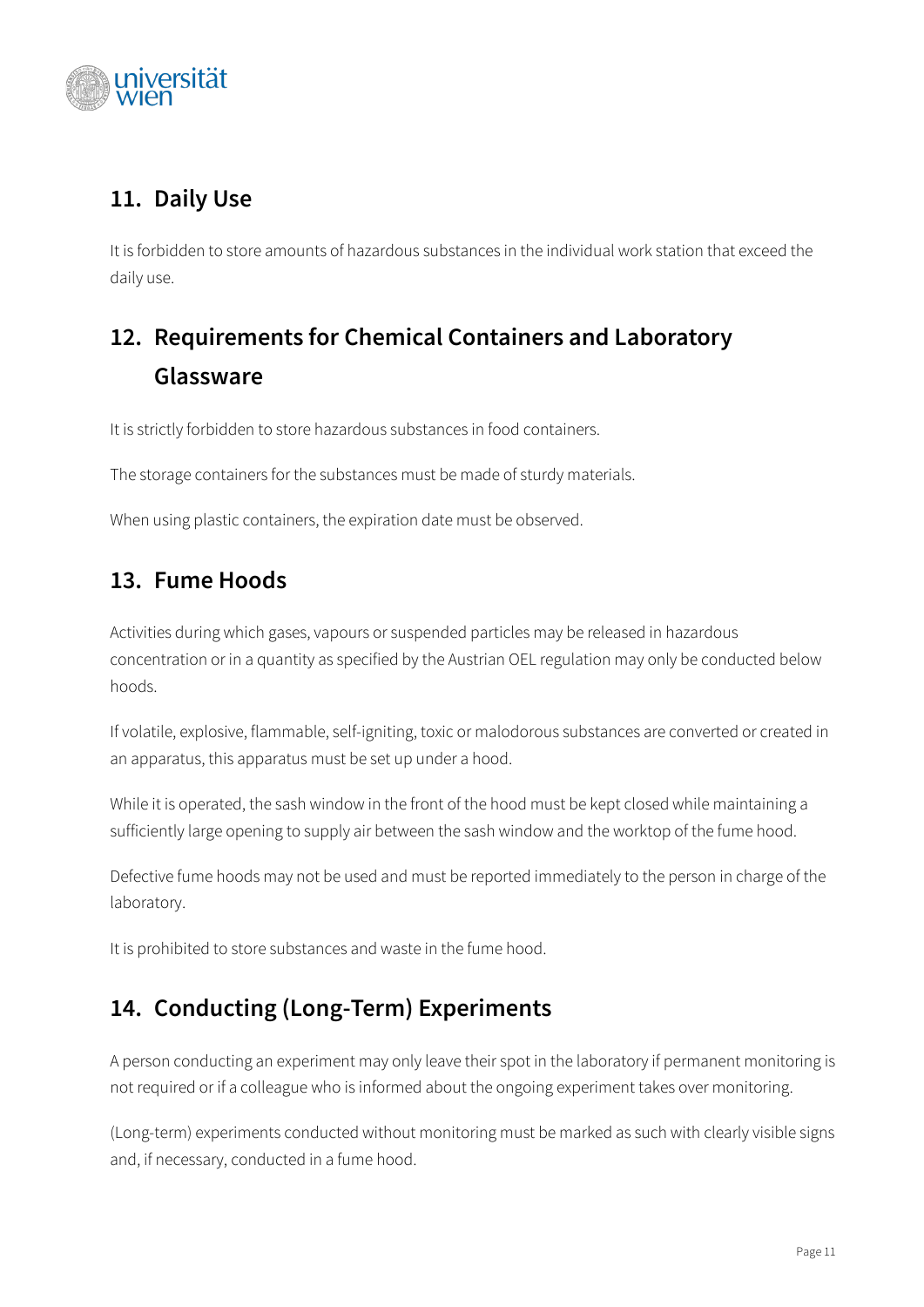

The laboratory or workshop manager must approve such experiments upon a hazard analysis (e.g. in the event of a power or cooling water outage).

(Long-term) experiments must be labelled as such, including at least the following information:

- experimenter
- reaction type
- used substances
- batch volume
- start of the experiment
- approximate duration of the experiment.

To prepare for emergencies, the contact information of the responsible person, hazard warnings and, if applicable, instructions how to safely deactivate the experiment must be attached in a clearly visible manner.

### <span id="page-11-0"></span>**15. Evaluating and Disposing of Hazardous Substances**

At least once a year, the chemicals present or stored in a laboratory must be evaluated with regard to the necessity of remaining in the laboratory and, if applicable, transferred to a hazardous material disposal site or properly discarded.

Reactive wastes must be treated according to the instructions of the laboratory or workshop manager.

<span id="page-11-1"></span>For storage and subsequent disposal of laboratory waste, use the specifically marked storage containers.

#### **16. Transporting Hazardous Substances**

Transport trolleys must be made of materials that do not react with the carried chemicals. They must be fitted with a protection mechanism that prevents the objects transported from toppling over and being dropped. They must also include a drip pan. The transport trolleys must be purchased from specialised laboratory shops.

Larger containers with acids, alkaline solutions or solvents that need to be transported over long distances should be stored in additional transport containers such as a bucket.

Compressed gas cylinders must be transported in a way that makes sure they do not topple over. The cylinder valve caps must be screwed tight.

When hazardous substances and compressed gas cylinders are transported on a lift, they may not be accompanied by a person. A security cordon marked with "Hazardous substance transport – do not enter" must be attached.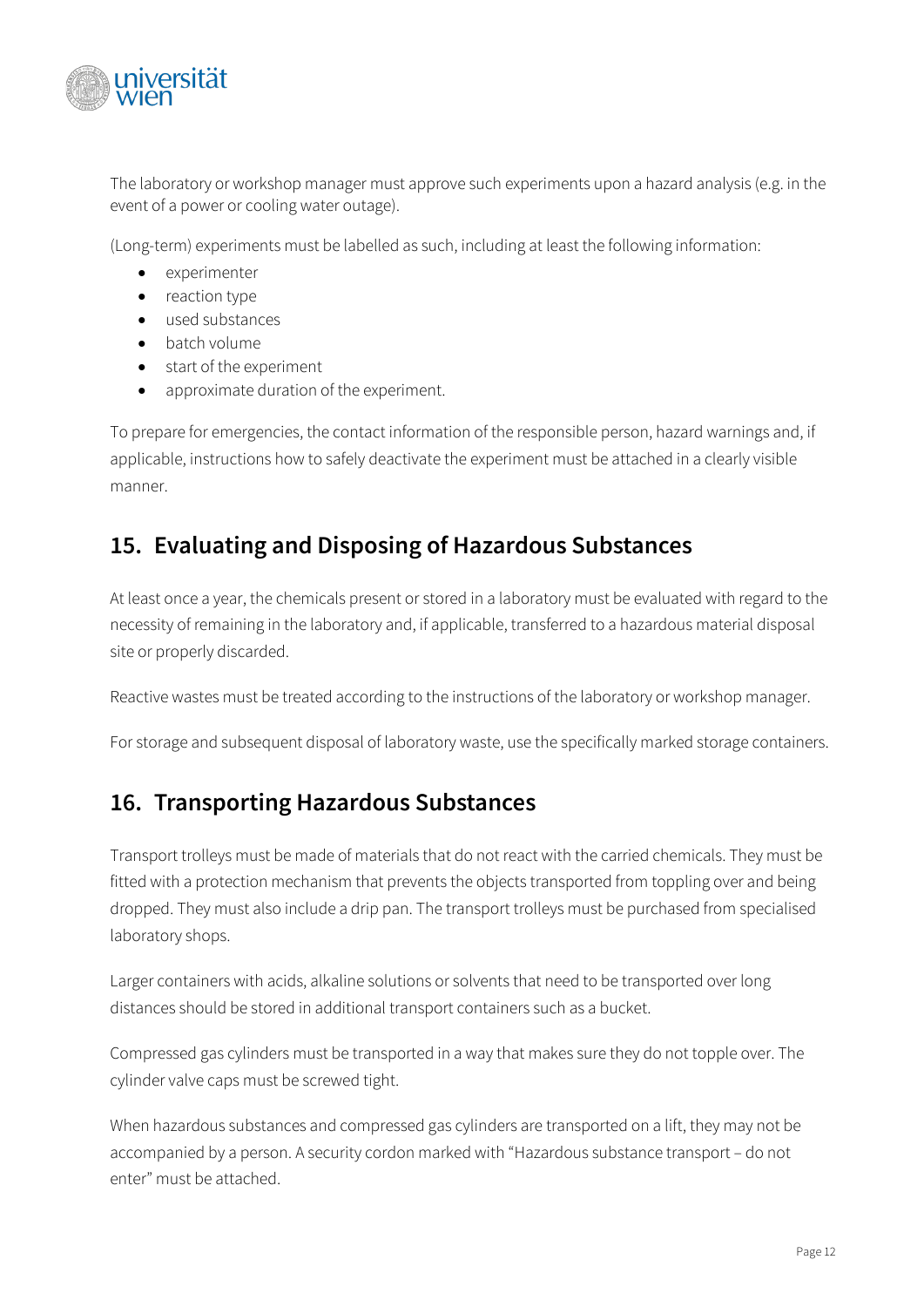

## <span id="page-12-0"></span>**17. Special Documentation Obligations**

For the following categories of substances, special documentation obligations apply:

- toxic substances
- narcotics
- psychotropic substances
- radioactive substances
- carcinogenic, mutagenic or biological substances and substances that are toxic for reproduction classified within groups 3 or 4.



#### <span id="page-12-1"></span>**18. Substances that May Not Be Stored Together**

Also note: flammable cabinets pursuant to the Austrian Ordinance on Flammable Liquids may be used exclusively to store flammable liquids.